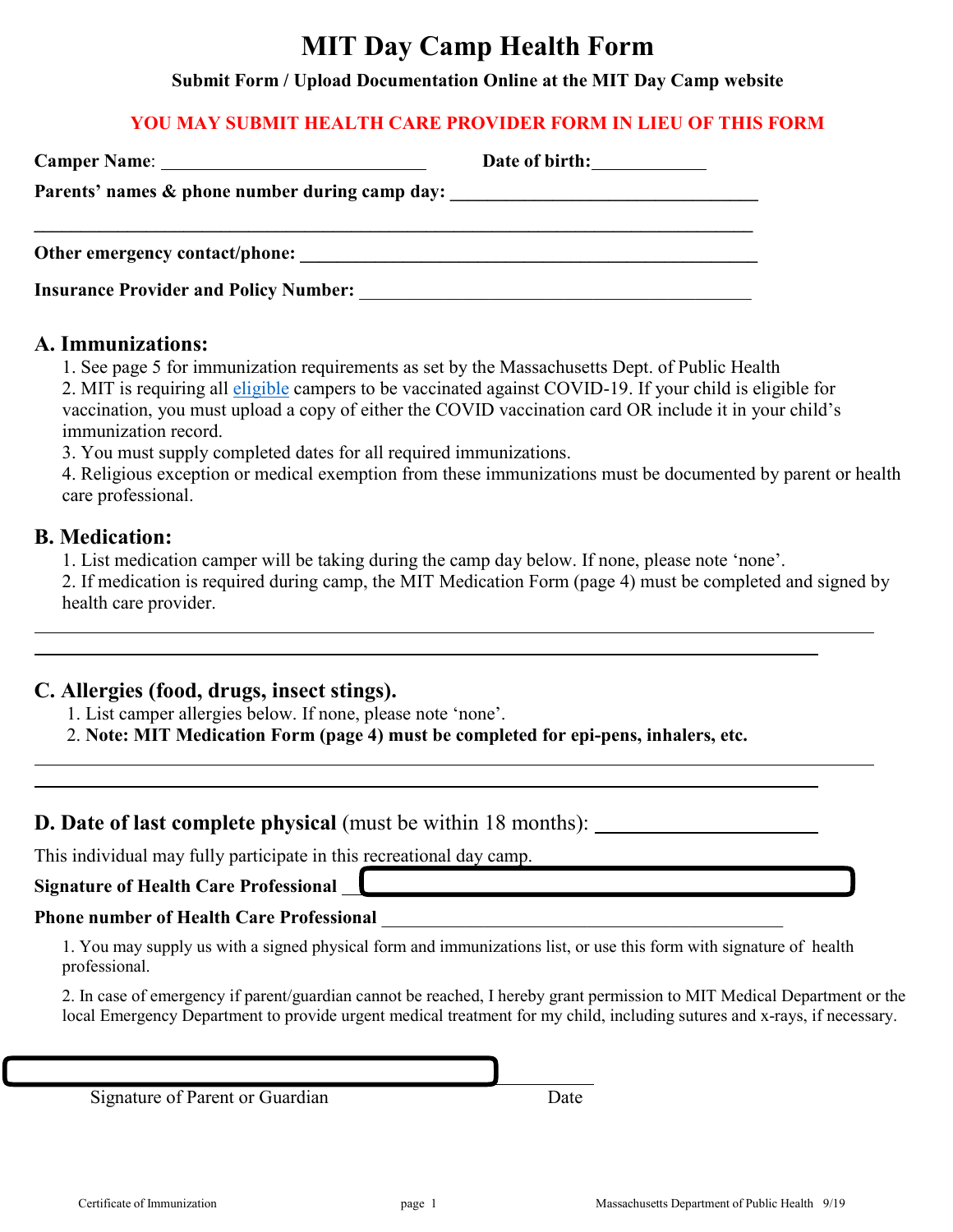# CERTIFICATE OF IMMUNIZATION

**Name: Date of Birth:**  $\frac{1}{1}$  Gender:

Please indicate vaccine type (e.g., DTaP-Hib, etc.), not brand name.

| Vaccine                                                            |                                 | Date | <b>Vaccine Type</b> | Vaccine                                                        |                | <b>Date</b> | <b>Vaccine Type</b> |
|--------------------------------------------------------------------|---------------------------------|------|---------------------|----------------------------------------------------------------|----------------|-------------|---------------------|
| <b>Hepatitis B</b><br>(e.g., HepB, Hep B- CpG,                     | Measles, Mumps,<br>$\mathbf{1}$ |      | $\mathbf{1}$        |                                                                |                |             |                     |
| HepB-Hib, DTaP-HepB-<br>IPV, HepA-                                 | $\overline{2}$                  |      |                     | Rubella<br>(e.g., MMR, MMRV)                                   | $\overline{2}$ |             |                     |
| HepB)                                                              | 3                               |      |                     | Varicella                                                      | $\mathbf{1}$   |             |                     |
|                                                                    | 4                               |      |                     | (Var, MMRV)                                                    | $\overline{2}$ |             |                     |
| Diphtheria, Tetanus,<br>Pertussis(e.g., DTP,                       | $\mathbf{1}$                    |      |                     | Meningococcal<br>Quadrivalent MenACWY-                         | $\mathbf{1}$   |             |                     |
| DTaP, DT,<br>DTaP-Hib,                                             | $\overline{2}$                  |      |                     | Conjugate (MCV4)or<br>Polysaccharide (MPSV4)                   | $\overline{2}$ |             |                     |
| DTaP-HepB-IPV,<br>DTaP-IPV/Hib, DTaP-                              | 3                               |      |                     | Meningococcal<br>Serogroup B (Men B)                           | $\mathbf{1}$   |             |                     |
| IPV, Td, Tdap)                                                     | 4                               |      |                     | MenB-FHbp (Trumenba)<br>MenB-4C (Bexsero)                      | $\overline{2}$ |             |                     |
|                                                                    | 5                               |      |                     |                                                                | 3              |             |                     |
|                                                                    | 6                               |      |                     | Seasonal Influenza<br>Inactivated                              | $\mathbf{1}$   |             |                     |
|                                                                    | 7                               |      |                     | (e.g., IIV4, RIV4, ccIIV4,<br>IIV3, IIV3-HD, aIIV3, RIV3,      | $\overline{2}$ |             |                     |
|                                                                    | 8                               |      |                     | $IIVA-ID)$<br>3<br>Live Attenuated<br>(e.g., LAIV, LAIV4)<br>4 |                |             |                     |
| <b>Haemophilus</b><br>influenzae type b                            | $\mathbf{1}$                    |      |                     |                                                                |                |             |                     |
| (e.g., Hib, HepB-Hib,<br>DTaP-Hib, DTaP-                           | $\overline{2}$                  |      |                     |                                                                | 5              |             |                     |
| IPV/Hib, Hib-MenCY)                                                | 3                               |      |                     |                                                                | 6              |             |                     |
|                                                                    | 4                               |      |                     |                                                                | $\overline{7}$ |             |                     |
| Polio<br>(e.g., IPV,<br>DTaP-HepB-IPV, DTaP-<br>IPV/Hib, DTaP-IPV) | $\mathbf{1}$                    |      |                     | 2009 H1N1 Influenza<br>Inactivated or Live                     | $\mathbf{1}$   |             |                     |
|                                                                    | $\overline{2}$                  |      |                     |                                                                | $\overline{2}$ |             |                     |
|                                                                    | 3                               |      |                     | Pneumococcal<br>Polysaccharide                                 | $\mathbf{1}$   |             |                     |
|                                                                    | 4                               |      |                     | (PPSV23)<br><b>Hepatitis A</b><br>(НерА, НерА-НерВ)            | $\overline{2}$ |             |                     |
|                                                                    | 5                               |      |                     |                                                                | $\mathbf{1}$   |             |                     |
| Pneumococcal<br>Conjugate                                          | $\mathbf{1}$                    |      |                     |                                                                | $\overline{2}$ |             |                     |
| (PCV13, PCV7)                                                      | $\overline{2}$                  |      |                     | <b>Human Papillomavirus</b><br>(9vHPV, 4vHPV, 2vHPV)           | $\mathbf{1}$   |             |                     |
|                                                                    | 3                               |      |                     |                                                                | $\overline{2}$ |             |                     |
|                                                                    | 4                               |      |                     |                                                                | 3              |             |                     |
| <b>Rotavirus</b><br>(e.g., RV5: 3-dose                             | $\mathbf{1}$                    |      |                     | Zoster (Shingles)                                              | $\mathbf{1}$   |             |                     |
| series, RV1: 2-dose<br>series)                                     | $\overline{2}$                  |      |                     | (RZV [Shingrix],<br>ZVL [Zostavax])                            | $\overline{2}$ |             |                     |
|                                                                    | 3                               |      |                     |                                                                | $\mathbf{3}$   |             |                     |

**Please see next page**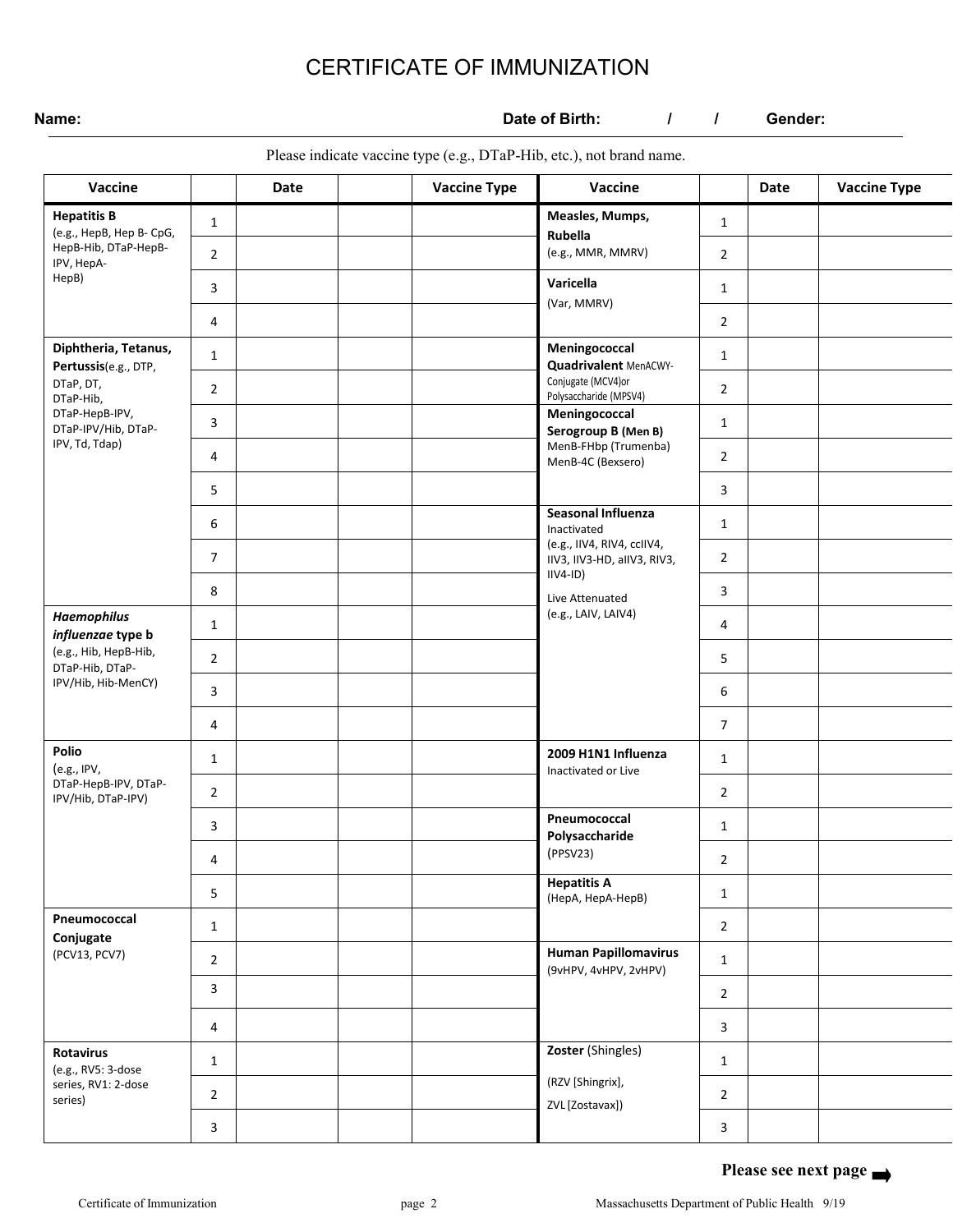# CERTIFICATE OF IMMUNIZATION (continued)

Please indicate vaccine type (e.g., DTaP-Hib, etc.), not brand name.

#### **Other Vaccines:**

| <b>Vaccine Type</b> | Dose No. | <b>Date</b> |
|---------------------|----------|-------------|
|                     |          |             |
|                     |          |             |
|                     |          |             |
|                     |          |             |
|                     |          |             |
|                     |          |             |
|                     |          |             |
|                     |          |             |
|                     |          |             |
|                     |          |             |
|                     |          |             |
|                     |          |             |
|                     |          |             |
|                     |          |             |
|                     |          |             |
|                     |          |             |
|                     |          |             |
|                     |          |             |
|                     |          |             |
|                     |          |             |
|                     |          |             |
|                     |          |             |

| Serologic Evidence of Immunity            |              | <b>Check One</b> |          | <b>Chickenpox History</b>                                            |
|-------------------------------------------|--------------|------------------|----------|----------------------------------------------------------------------|
| Test (if done)                            | Date of Test | Positive         | Negative | Check the box if this person has a physician-certified reliable      |
| <b>Measles</b>                            |              |                  |          | history of chickenpox.                                               |
| <b>Mumps</b>                              |              |                  |          | Reliable history may be based on:                                    |
| Rubella                                   |              |                  |          | • physician interpretation of parent/guardian description of chicken |
| Varicella*                                |              |                  |          | • physical diagnosis of chickenpox, or                               |
| Hepatitis B                               |              |                  |          | • serologic evidence of immunity                                     |
| * Must also check Chickenpox History box. |              |                  |          |                                                                      |

 $\mathsf{L}$ 

| <b>Chickenpox History</b>                                               |
|-------------------------------------------------------------------------|
| Check the box if this person has a physician-certified reliable         |
| history of chickenpox.                                                  |
| Reliable history may be based on:                                       |
| • physician interpretation of parent/guardian description of chickenpox |
| • physical diagnosis of chickenpox, or                                  |
| • serologic evidence of immunity                                        |
|                                                                         |

*I certify that this immunization information was transferred from the above-named individual's medical records.*

| Physician or nurse's name (please print): | Date: |  |
|-------------------------------------------|-------|--|
| Signature:                                |       |  |
| Facility name:                            |       |  |
|                                           |       |  |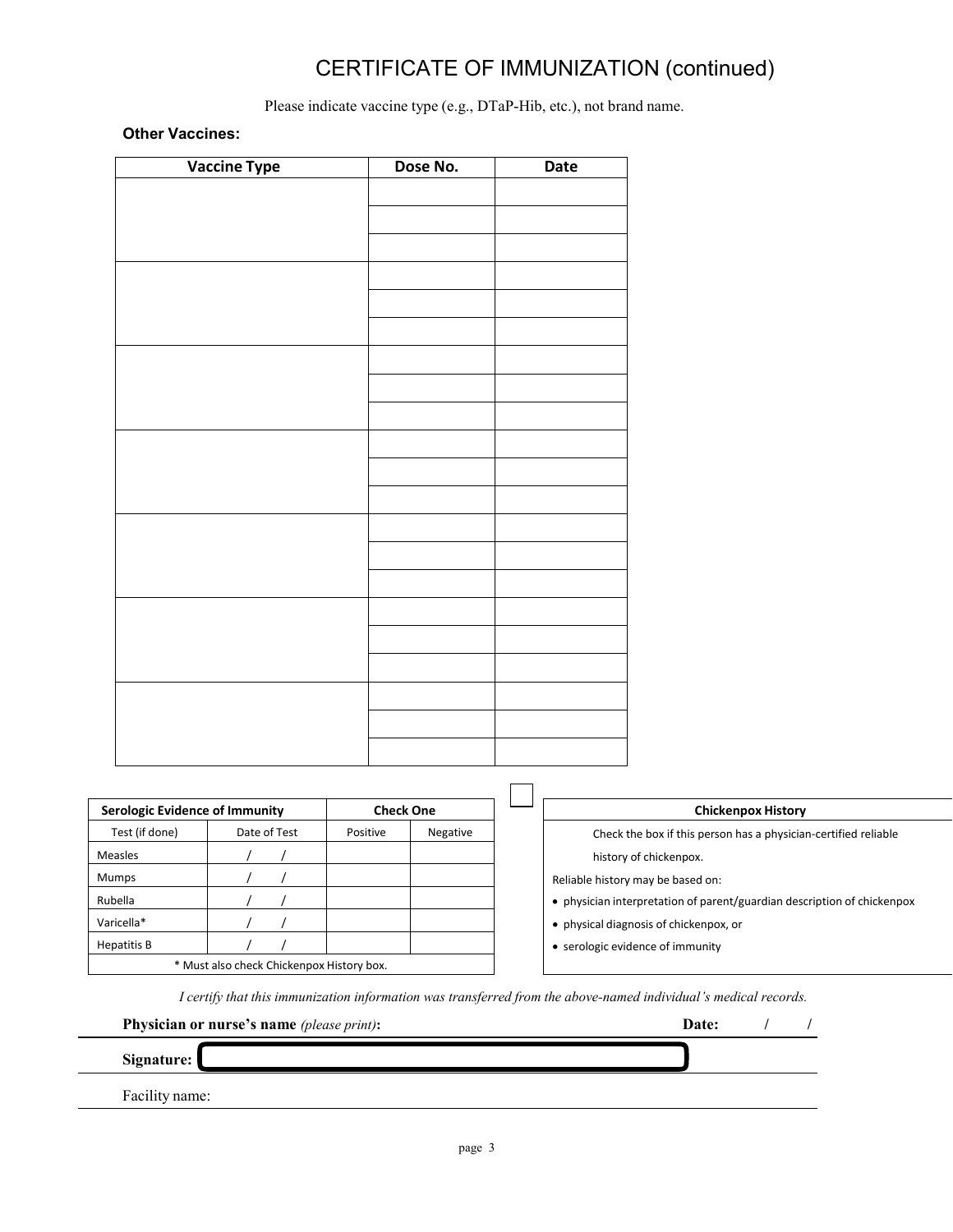# **MEDICATION ORDERS FOR MIT CAMP**

### **TO BE COMPLETED BY PHYSICIAN ONLY IF CAMPER WILL BE TAKING MEDICATION WHILE AT CAMP**

Medications cannot be administered at camp unless a medication order form is on file in our office. Prescription medication must be in original container, with directions printed. Medications, including over-the-counter medicines purchased by parents must also have a medication administration order form on file in our office.

| <b>Name of camper:</b> | <b>Session dates:</b> |
|------------------------|-----------------------|
|                        |                       |

## **1. Emergency Medications**

Inhaled Medications: give 1-2 puffs: (time of day during camp hrs.)

**[ ] My child can carry and self-administer this medication – if yes, check box at left**

Injectable Medications \_\_\_\_\_\_\_\_\_\_\_\_\_\_\_\_\_\_\_\_\_\_\_\_\_\_\_\_\_\_\_\_\_\_\_\_\_\_\_\_\_\_\_\_\_\_\_\_\_\_

Other Medications \_\_\_\_\_\_\_\_\_\_\_\_\_\_\_\_\_\_\_\_\_\_\_\_\_\_\_\_\_\_\_\_\_\_\_\_\_\_\_\_\_\_\_\_\_\_\_\_\_\_\_\_\_

**My child has severe allergy(ies) to: \_\_\_\_\_\_\_\_\_\_\_\_\_\_\_\_\_\_\_\_\_\_\_\_\_\_\_ \_\_\_\_\_\_** 

**Anaphylaxis Protocol** (for severe reaction – short of breath, tongue/throat swelling, dizziness, vomiting) EpiPen mg. Inject into outer thigh and hold for count of 6.

**\_\_\_\_\_\_\_\_\_\_\_\_\_\_\_\_\_\_\_\_\_\_\_\_\_\_\_\_\_\_\_\_\_\_\_\_\_\_\_\_\_\_\_\_\_\_\_\_\_\_\_\_\_\_\_\_\_\_\_\_\_\_\_\_\_\_\_\_\_\_\_\_\_\_\_\_\_\_\_\_\_\_\_\_\_** 

Benadryl tsp. given by mouth.

[ ] Please have the counselor carry my child's EpiPen.

[ ] My child's EpiPen will be in the zipper pocket of the backpack.

# **2. Other Medications**

These medications should be administered during the day at camp.

This includes any medications or prescriptions, including over-the-counter meds, such as Tylenol or Sudafed. Medication must be labeled with camper name, with directions clearly stated.

| My child can carry and self-administer this medication – if yes, check box at left        |           |
|-------------------------------------------------------------------------------------------|-----------|
| <b>Oral Medications</b>                                                                   | times/day |
| <b>Nasal Medications</b>                                                                  | times/day |
| times/day<br><b>Other Medications</b>                                                     |           |
| This child's health care professional has reviewed this action plan with parent/guardian. |           |
| Signature of physician/nurse practitioner:                                                |           |
| Phone number of physician/nurse practitioner:                                             |           |
| Signature of parent/guardian:                                                             |           |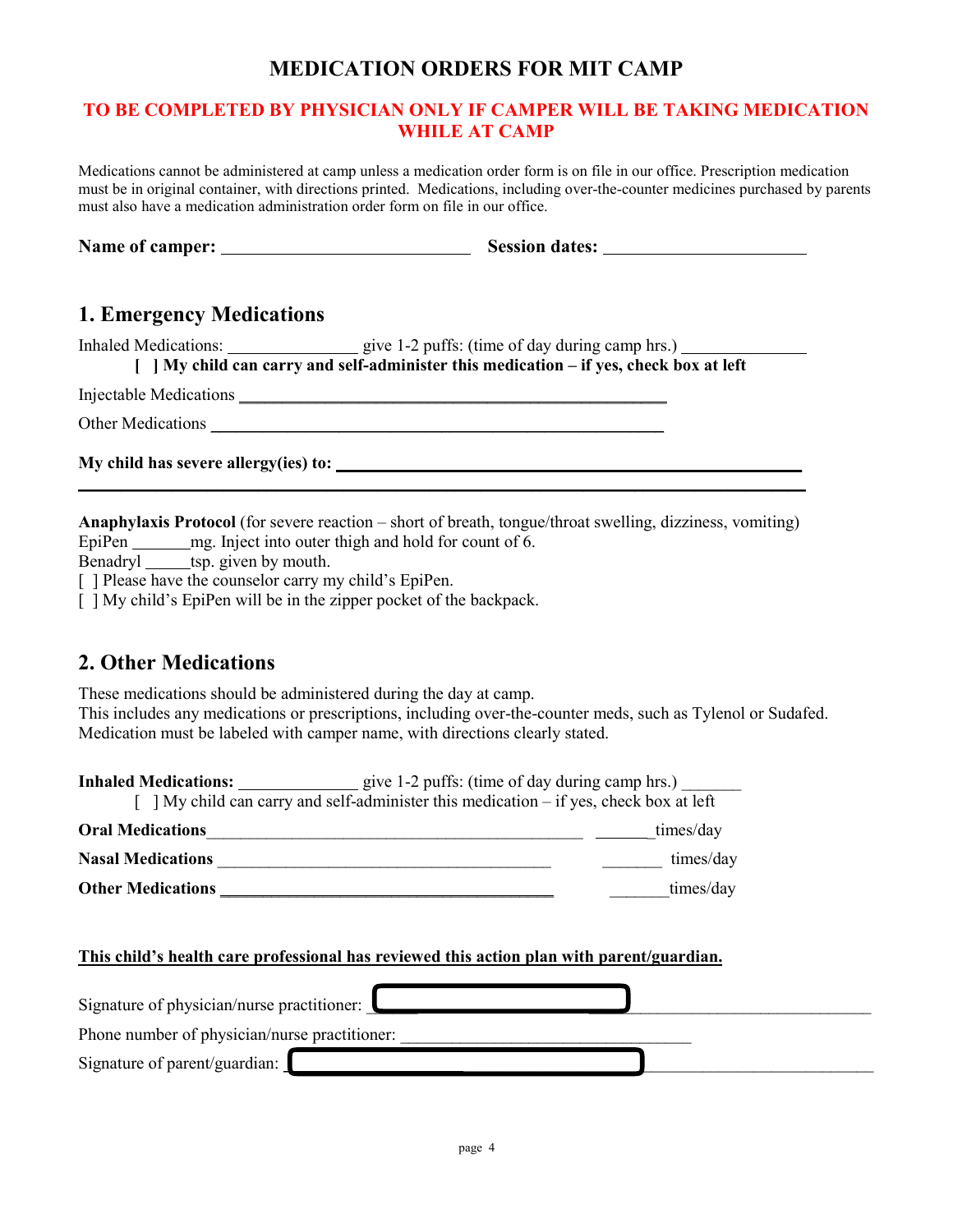# **Grades Kindergarten – 6**

In ungraded classrooms, Kindergarten requirements apply to all students ≥5 years.

| <b>DTaP</b> | <b>5 doses;</b> 4 doses are acceptable if the 4 <sup>th</sup> dose is given on or after the 4 <sup>th</sup> birthday. DT is only acceptable<br>with a letter stating a medical contraindication to DTaP.                                                                                                                                |  |
|-------------|-----------------------------------------------------------------------------------------------------------------------------------------------------------------------------------------------------------------------------------------------------------------------------------------------------------------------------------------|--|
| Polio       | 4 <b>doses;</b> 4 <sup>th</sup> dose must be given on or after the 4 <sup>th</sup> birthday and $\geq$ 6 months after the previous dose, or a 5 <sup>th</sup><br>dose is required. 3 doses are acceptable if the 3 <sup>rd</sup> dose is given on or after the 4 <sup>th</sup> birthday and $\geq$ 6 months<br>after the previous dose. |  |
| Hepatitis B | 3 doses; laboratory evidence of immunity acceptable                                                                                                                                                                                                                                                                                     |  |
| <b>MMR</b>  | <b>2 doses;</b> first dose must be given on or after the 1 <sup>st</sup> birthday and the 2 <sup>nd</sup> dose must be given $\geq$ 28 days after<br>dose 1; laboratory evidence of immunity acceptable                                                                                                                                 |  |
| Varicella   | <b>2 doses;</b> first dose must be given on or after the 1 <sup>st</sup> birthday and $2^{nd}$ dose must be given $\geq$ 28 days after<br>dose 1; a reliable history of chickenpox* or laboratory evidence of immunity acceptable                                                                                                       |  |

#### Grades 7 – 12

In ungraded classrooms, Grade 7 requirements apply to all students ≥12 years.

| Tdap               | <b>1 dose;</b> and history of DTaP primary series or age appropriate catch-up vaccination. Tdap given at $\geq$ 7 years<br>may be counted, but a dose at age 11-12 is recommended if Tdap was given earlier as part of a catch-up<br>schedule. Td or Tdap should be given if it has been ≥10 years since Tdap. |
|--------------------|----------------------------------------------------------------------------------------------------------------------------------------------------------------------------------------------------------------------------------------------------------------------------------------------------------------|
| Polio              | 4 doses; $4^{th}$ dose must be given on or after the $4^{th}$ birthday and $\geq 6$ months after the previous dose, or a $5^{th}$<br>dose is required. 3 doses are acceptable if the 3 <sup>rd</sup> dose is given on or after the 4 <sup>th</sup> birthday and $\geq$ 6 months<br>after the previous dose.    |
| <b>Hepatitis B</b> | <b>3 doses;</b> laboratory evidence of immunity acceptable. 2 doses of Heplisav-B given on or after 18 years of age<br>are acceptable.                                                                                                                                                                         |
| <b>MMR</b>         | <b>2 doses;</b> first dose must be given on or after the 1 <sup>st</sup> birthday and the 2 <sup>nd</sup> dose must be given $\geq$ 28 days after<br>first dose; laboratory evidence of immunity acceptable                                                                                                    |
| Varicella          | <b>2 doses;</b> first dose must be given on or after the 1 <sup>st</sup> birthday and 2 <sup>nd</sup> dose must be given $\geq$ 28 days after<br>first dose; a reliable history of chickenpox* or laboratory evidence of immunity acceptable                                                                   |
| <b>MenACWY</b>     | Grades 7: 1 dose; MenACWY required.                                                                                                                                                                                                                                                                            |
| (formerly<br>MCV4) | <b>Grades 11: 2 doses;</b> $2^{nd}$ dose MenACWY must be given on or after the 16th birthday and $\geq 8$ weeks<br>after the previous dose. 1 dose is acceptable if it was given on or after the 16th birthday.<br>Meningococcal B vaccine is not required and does not meet this requirement.                 |